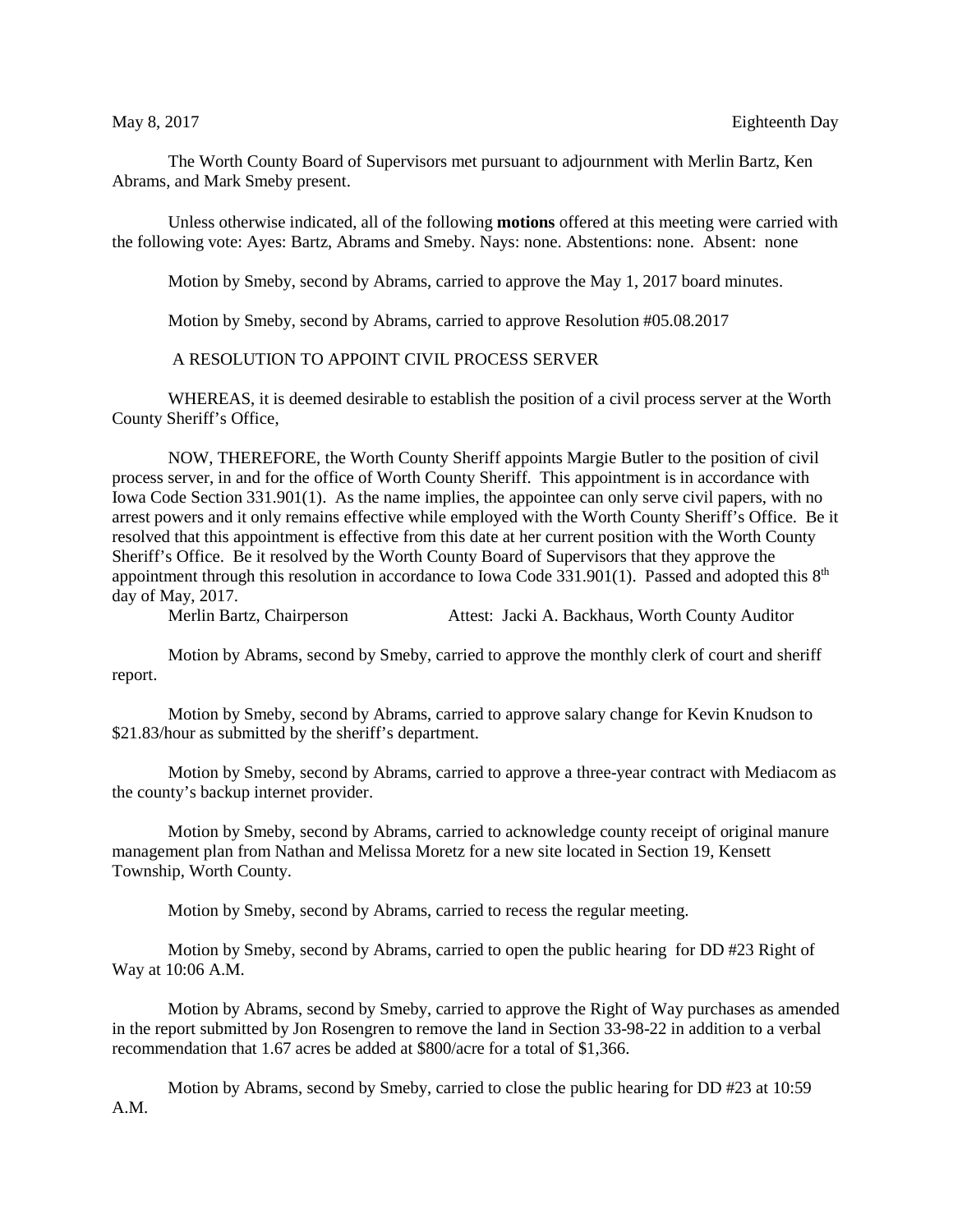Motion by Abrams, second by Smeby, carried to open the public hearing for DD #8 at 11:10

A.M.

Motion by Abrams, second by Smeby, carried to approve the amended reclassification report.

Motion by Smeby, second by Abrams, carried to close the public hearing at 11:50 A.M.

Motion by Smeby, second by Abrams, carried to open the public hearing for DD #18 at 1:00 P.M.

Motion by Bartz, second by Abrams, carried to correctly re-allocate the fees for work done by Bolton & Menk from DD #8 to DD #23. Bolton & Menk will refund the interest that has been paid for the stamped warrants in the incorrect district. Ayes: Bartz & Abrams; Nays: Smeby.

Motion by Abrams, second by Smeby, carried to close the public hearing at 2:24 P.M.

Motion by Abrams, second by Smeby, carried to reconvene the regular board meeting at 2:25 P.M.

Motion by Abrams, second Smeby, carried to approve claims in the amount of \$162,530.22 as per the following schedule:

| A & I Auto Body Inc               | Service-Eng       | 670.82    |
|-----------------------------------|-------------------|-----------|
| Ag Power Enterprises Inc          | Service-Gsr       | 240.12    |
| Agvantage Fs Inc                  | Fuel-Gsr          | 12.49     |
| <b>Alliant Energy</b>             | Service-Eng       | 2,351.77  |
| Ameripride Services Inc           | Supplies-Eng      | 134.00    |
| <b>Aureon Technology</b>          | Service-Dap       | 23.40     |
| <b>Black Hills Energy Inc</b>     | Service-Eng       | 595.39    |
| <b>Bmc Aggregates Llc</b>         | Rock-Eng          | 6,924.09  |
| <b>Brian Nettleton</b>            | Service-Eng       | 1,205.00  |
| Business Forms & Systems Co       | Supplies-Trs      | 171.25    |
| <b>Businessware Solutions Inc</b> | Service-Dap       | 27.39     |
| <b>Card Center</b>                | Exp-Equip-Dap/Gis | 2,544.08  |
| <b>Carquest Auto Parts Inc</b>    | Supplies-Con      | 1,403.61  |
| Centurylink                       | Service-Eng       | 49.15     |
| <b>Certified Laboratories</b>     | Supplies-Eng      | 708.95    |
| City Of Fertile                   | Rutf-Eng          | 1,218.77  |
| City Of Grafton                   | Rutf-Eng          | 700.60    |
| City Of Hanlontown                | Rutf-Eng          | 284.81    |
| City Of Joice                     | Rutf-Eng          | 770.57    |
| <b>City Of Kensett</b>            | Rutf-Eng          | 380.89    |
| City Of Manly                     | Service-Eng       | 49.90     |
| City Of Northwood                 | Service-Gsr       | 384.30    |
| <b>County Social Services</b>     | Levy-Mh           | 51,479.81 |
| <b>Culligan Of Mason City</b>     | Service-Shf       | 153.50    |
| Dan Block                         | Reimb-Con         | 348.55    |
| Des Moines Stamp Mfg Co           | Supplies-Trs      | 37.80     |
| Dick's Place Body & Tow           | Service-Shf       | 190.00    |
| Eilertson Repair                  | Supplies-Con      | 25.95     |
| <b>Electronic Engineering</b>     | Service-Shf       | 9,627.75  |
| Falkstone Llc                     | Rock-Eng          | 9,119.60  |
| Goveonnection Inc                 | Equip-Dap         | 1,348.86  |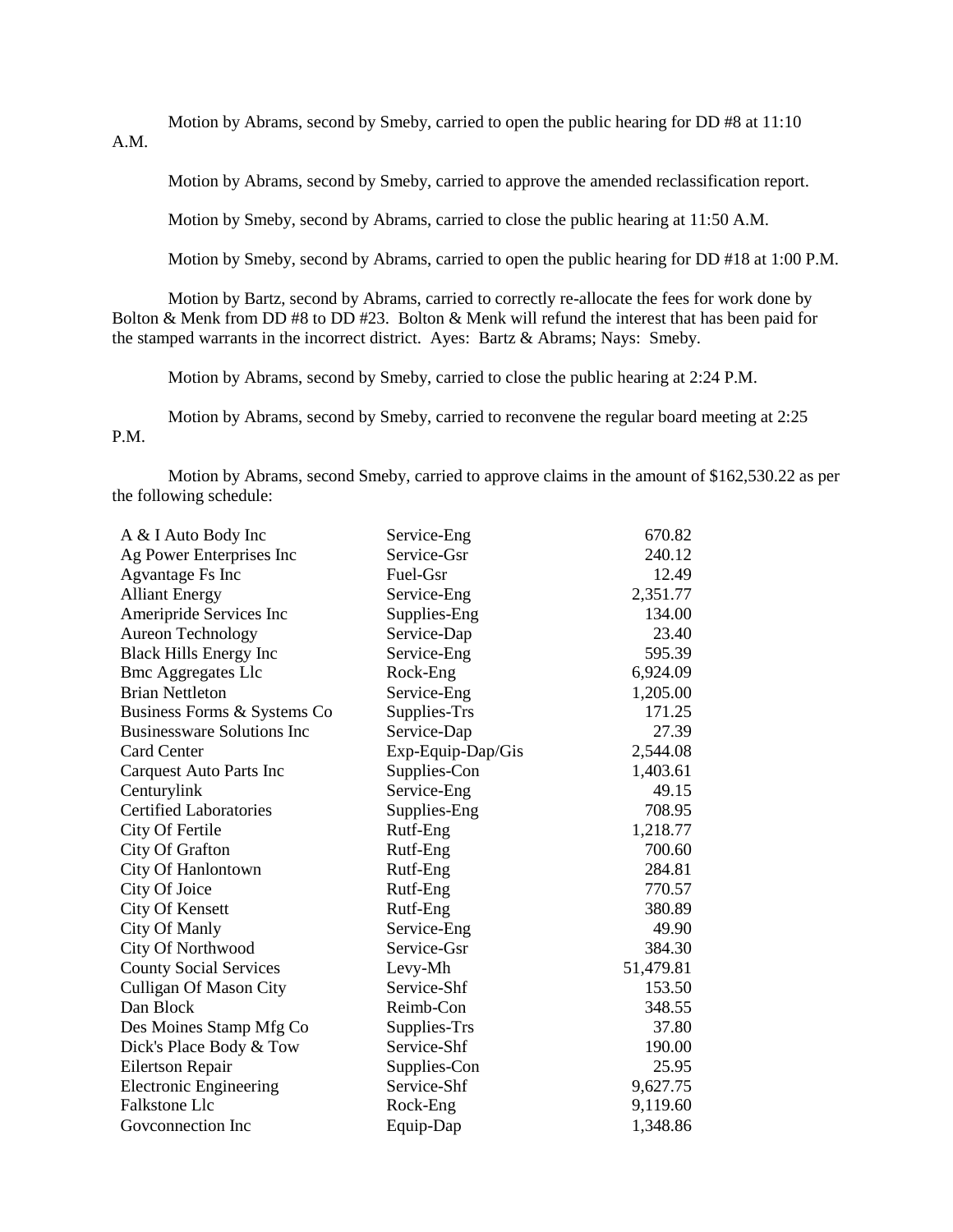| Greve Law Office                     | Rent & Payroll-Aty   | 5,363.50  |
|--------------------------------------|----------------------|-----------|
| Hancock Co Sheriff                   | Service-Juj          | 18.00     |
| <b>Heartland Asphalt Inc</b>         | Supplies-Eng         | 862.48    |
| Holiday Inn                          | Room & Board-Shf     | 665.28    |
| <b>Hotsy Equipment</b>               | Equip-Shf            | 3,665.20  |
| Huber Supply Co Inc                  | Supplies-Eng         | 384.50    |
| Ia Prison Industries                 | Signs-Eng            | 219.78    |
| Iaccb                                | Dues-Con             | 1,500.00  |
| Icube                                | 2017 Dues-Dap        | 200.00    |
| <b>James David Hanson</b>            | Reimb-Con            | 251.04    |
| Jesse Luther                         | Reimb-Shf            | 18.30     |
| Joel Rohne                           | Mileage-Gis          | 186.00    |
| John Adams                           | Safety-Eng           | 150.00    |
| <b>Johnson Vinyl Graphics</b>        | Service-Con          | 3,650.00  |
| Karl Emergency Vehicles              | Equip-Shf            | 605.00    |
| <b>Knudtson Automotive Service</b>   | Service-Shf          | 180.85    |
| <b>Lawson Products Inc</b>           | Supplies-Eng         | 539.57    |
| Lexisnexis                           | Service-Aty          | 152.00    |
| Liberty Tire Recycling Llc           | Service-Sdp          | 839.26    |
| Mail Services Llc                    | Service-Trs          | 300.21    |
| Marco Technologies Llc               | Service-Asr          | 278.46    |
| Margie Butler                        | Mileage-Shf          | 138.50    |
| Mark Smeby                           | Mileage-Sup          | 69.00     |
| Martin Marietta Materials Inc        | Rock-Eng             | 4,897.55  |
| Mediacom                             | Service-Dap          | 1,040.00  |
| Medline Industries Inc.              | Supplies-Phd         | 271.39    |
| Midwest Pipe Supply Inc              | Supplies-Eng         | 50.00     |
| <b>Midwest Technology Services</b>   | Service-Dap          | 487.50    |
| Mike Thompson                        | Supplies-Eng         | 199.50    |
| Niacog                               | Service-Tra          | 2,498.39  |
| Northwood Electric Inc               | Service-Shf          | 279.31    |
| Northwood Sanitation Llc             | Service-Gsr          | 181.50    |
| <b>Olson Trading Post Inc</b>        | Supplies-Con         | 14.98     |
| <b>Pictometry International Corp</b> | Service-Dap          | 23,654.67 |
| Plunkett's Pest Control Inc          | Service-Gsr          | 170.00    |
| Popp Farm Drainage                   | Service-Eng          | 296.90    |
| Precision Intelligence Consulting    | Edu-Shf              | 199.00    |
| Printing Services Inc                | Supplies-Eng         | 66.29     |
| Pronto Market Of Manly               | Supplies-Eng         | 26.58     |
| <b>Purchase Power</b>                | Postage-Trs          | 1,374.20  |
| <b>Ram Systems</b>                   | Service-Phd          | 695.00    |
| Reinhart Food Service Llc            | Supplies-Shf         | 553.94    |
| <b>Richard Mock</b>                  | Service-Vaf          | 600.00    |
| <b>Roger Downing</b>                 | Safety-Eng           | 26.74     |
| Teresa Olson                         | Reimb/Mileage-Rec    | 49.17     |
| <b>Ultramax Ammunition</b>           | Supplies-Shf         | 999.00    |
| Universal Contractors Inc            | Supplies-Con         | 1,673.00  |
| Us Cellular                          | Service-Eng          | 26.27     |
| Veenstra & Kimm, Inc.                | Water/Wastewater Rfp | 3,330.00  |
| <b>Verizon Wireless</b>              | Service-Shf          | 1,426.86  |
| Von Klein Stein Working Dogs         | Service-Shf          | 600.00    |
| Winnebago Coop Telephone Assn        | Service-Dap          | 2,879.88  |
|                                      |                      |           |